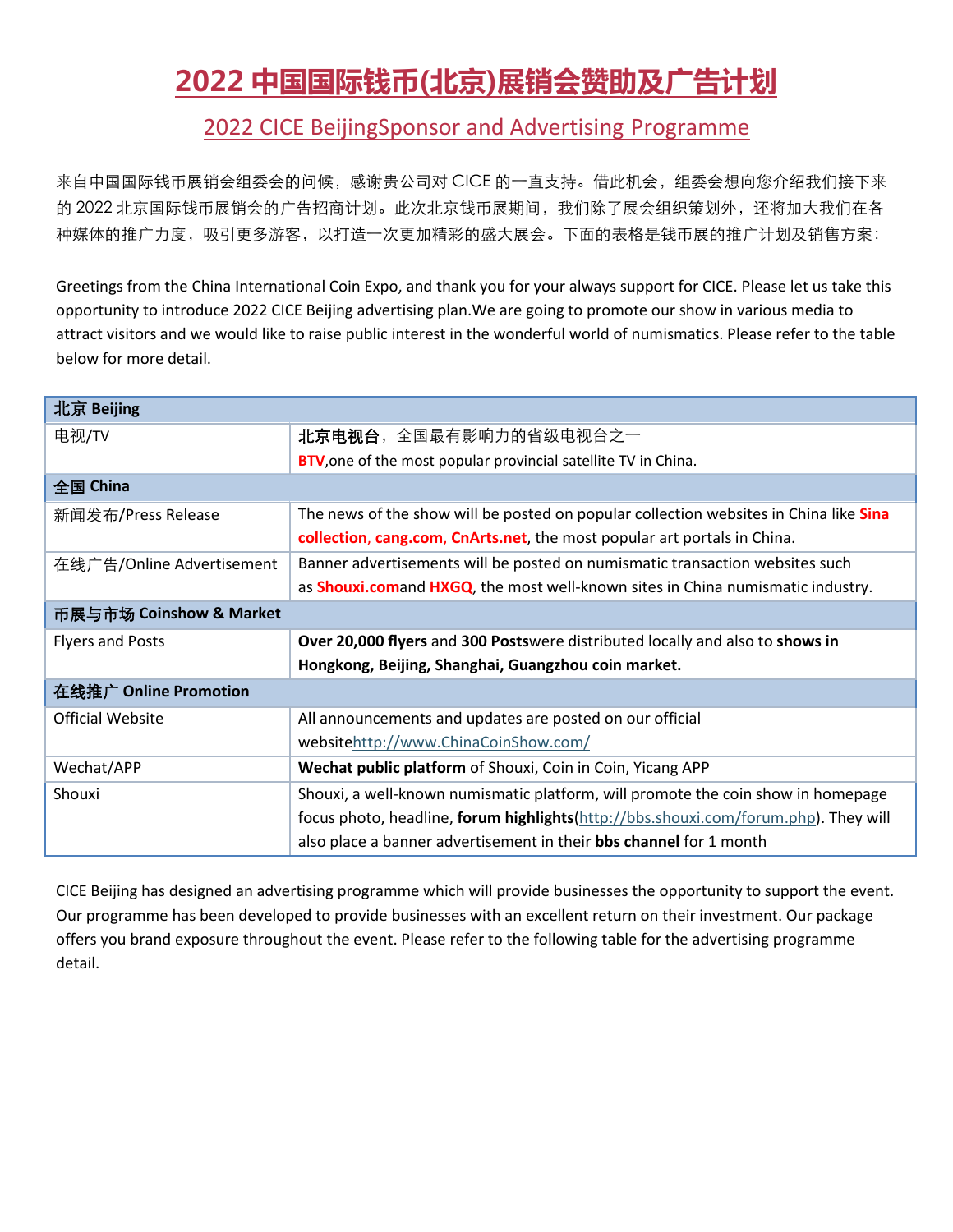## **Sponsorand Advertising Items**

| 广告形式<br><b>Ads Type</b>     | 图示<br><b>Example</b>                                                                                                                                                                                                                                                                                                 | 规格<br><b>Size</b>                              | 数量              | 单价<br><b>Quantity Price/RMB</b> |
|-----------------------------|----------------------------------------------------------------------------------------------------------------------------------------------------------------------------------------------------------------------------------------------------------------------------------------------------------------------|------------------------------------------------|-----------------|---------------------------------|
|                             |                                                                                                                                                                                                                                                                                                                      |                                                |                 |                                 |
|                             | 包厢广告6<br>7.2m×1.3m<br>包厢广告5<br>包厢广告3<br>包厢广告4<br>$4.6$ m $\times$ 1.3m<br>$5.6$ m $\times$ 1.3m<br>$7.2$ m $\times$ 1.3m<br>Be <sup>VIV</sup> Bergesberg<br>Separat<br>A10<br>A <sub>9</sub><br>A <sub>8</sub><br>A6<br>A7<br>AH<br>A18 A25<br>V1<br>1 000<br>2012.00<br>V <sub>2</sub><br>A19 A24<br>A <sub>3</sub> | $\textbf{\#}.1 + \textbf{\#}.2$<br>6.5m x 1.3m | 2 pieces        | ¥12,000                         |
|                             | 26 227 226 3<br><br>V3<br>A20 A23<br>0<br>29 830 831 83<br>$\frac{1}{3}$ 814 815 8<br><b>V4</b><br>器<br>A21 A22<br>e属/告<br>65m×13m<br>A12<br>A13 A14<br>A <sub>16</sub>                                                                                                                                              | $#.3 + #.10$<br>5.6m x 1.3m                    | 2 pieces        | ¥12,000                         |
| 包厢广告<br><b>Big KT Board</b> | 包厢广告7<br>7.2m×1.3m<br>包厢 <sup>+</sup> 告10<br>5.6m×1.3m<br>包厢 <sup>+告9</sup><br>4.6m×1.3m<br>包厢广告8<br>7.2m×1.3m<br>贵宾室<br>VIP Room                                                                                                                                                                                    | $#.4 + #.9$<br>$4.6m \times 1.3m$              | 2 pieces        | ¥12,000                         |
|                             |                                                                                                                                                                                                                                                                                                                      | $#.5 + #.8$<br>7.2m x 1.3m                     | $ 2$ pieces $ $ | ¥15,000                         |
|                             | ©首席收藏   shouxi.con                                                                                                                                                                                                                                                                                                   | $#.6 + #.7$<br>7.2m x 1.3m                     | $ 2$ pieces $ $ | ¥15,000                         |
| 传单<br>Flyer                 | 赞助商联合标志/Sponsor Logos                                                                                                                                                                                                                                                                                                |                                                |                 | 20000 ¥10,000.00                |
| 海报<br>Post                  | 赞助商联合标志/Sponsor Logos                                                                                                                                                                                                                                                                                                | 100cm×80cm                                     | 300             | ¥6,000.00                       |
| 参展证<br><b>Badges</b>        | 赞助商联合标志/Sponsor Logos                                                                                                                                                                                                                                                                                                |                                                | 500             | ¥5,000.00                       |
| 门票<br>Tickets               | 赞助商联合标志/Sponsor Logos                                                                                                                                                                                                                                                                                                | 21cm×7cm                                       | 5000            | ¥5,000.00                       |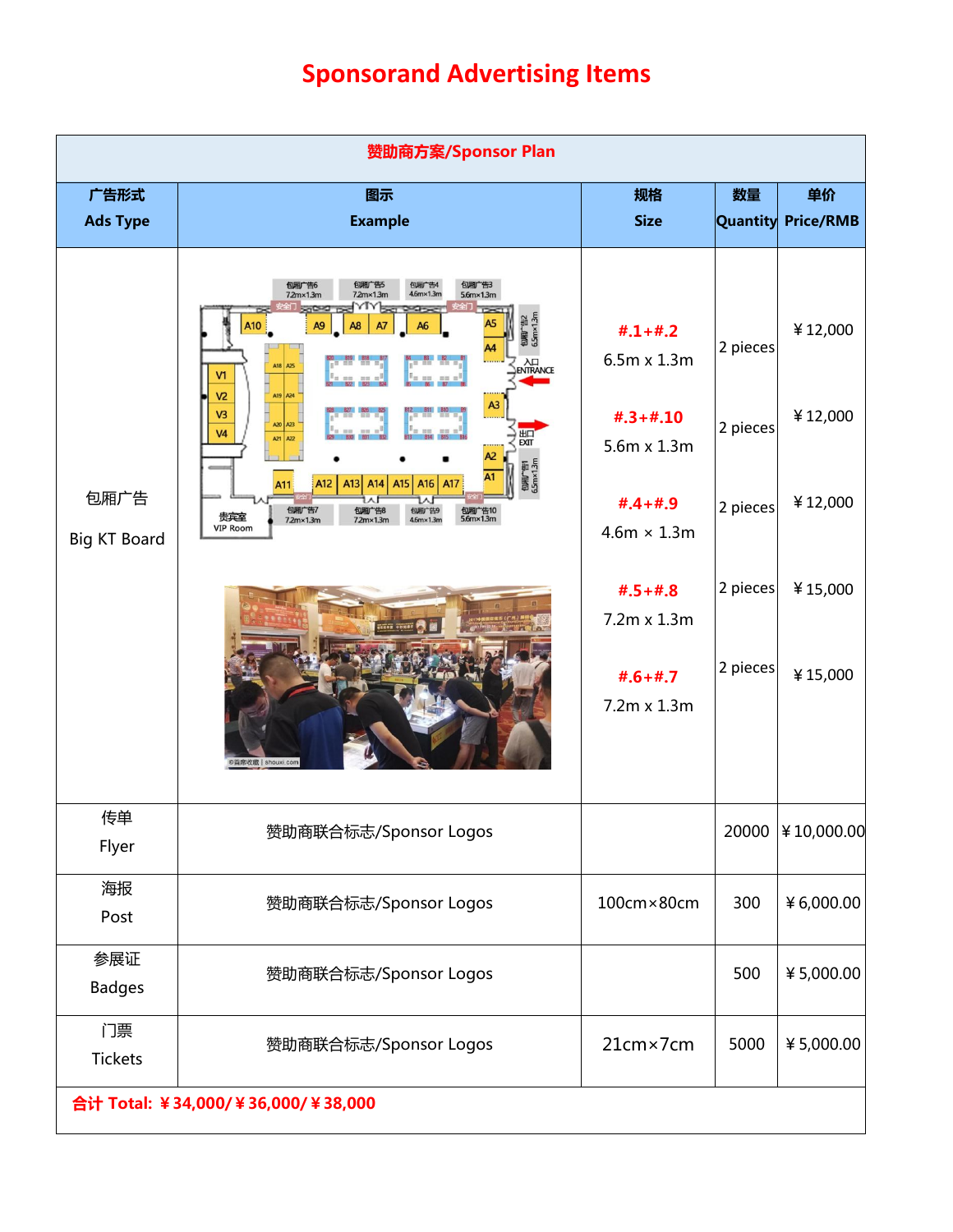|                                   | 广告方案/Advertising Plan                                 |                                                                                                         |                |                                  |
|-----------------------------------|-------------------------------------------------------|---------------------------------------------------------------------------------------------------------|----------------|----------------------------------|
| 广告形式<br><b>Ads Type</b>           | 图示<br><b>Example</b>                                  | 规格/Size<br>Width x highth                                                                               | 数量<br>Quantity | 单价<br><b>Price</b>               |
| 参展手册<br>ShowBook                  | $145mm$ -<br>出血31<br><b>出会 3mm</b><br>$142 \text{mm}$ | 142×210mm                                                                                               | 2000           |                                  |
| 封二<br>After Cover                 | $210 \text{mm}$<br><b>216mm</b>                       | 142×210mm                                                                                               | $\mathbf{1}$   | ¥6,000.00                        |
| 封三<br><b>Before Back</b><br>Cover |                                                       | 142×210mm                                                                                               | $\mathbf{1}$   | ¥6,000.00                        |
| 封底<br><b>Back Cover</b>           | asta 3mm                                              | 142×210mm                                                                                               | $\mathbf{1}$   | ¥10,000.00                       |
| 内页<br>Inside Page                 |                                                       | 142×210mm                                                                                               | $\mathbf{1}$   | ¥3,000.00                        |
| 内页跨页<br>Inside 2 Pages            |                                                       | 284×210mm                                                                                               | $\overline{2}$ | ¥6,000.00                        |
|                                   | 背板广告制作/Backdrop Make                                  |                                                                                                         |                |                                  |
| 广告形式<br><b>Ads Type</b>           | 图示<br><b>Example</b>                                  | 规格/Size<br>Width x highth                                                                               | 数量<br>Quantity | 单价<br><b>Price</b>               |
| 背板广告<br>backdrop                  | 3m<br>LOGO<br>1000<br>2.5 <sub>m</sub>                | $V\overline{K}$<br>正面:2.48m x 2.4m<br>侧面:1.95m x 2.4m<br>$A \times$<br>正面:2.93mx2.48m<br>侧面:1.93mx2.48m | $\mathbf 1$    | 正面:<br>¥600.00<br>侧面:<br>¥450.00 |
|                                   |                                                       |                                                                                                         |                |                                  |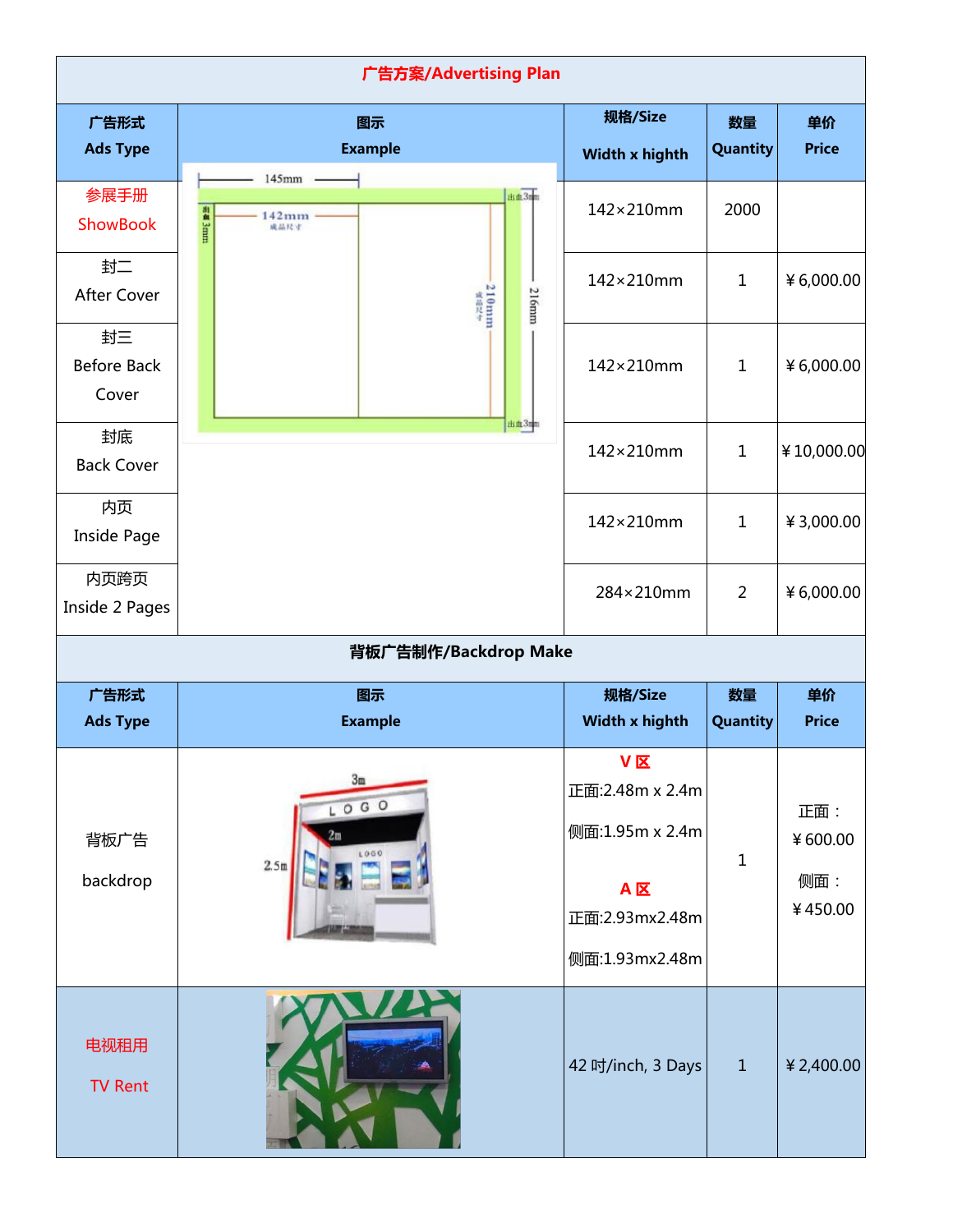## 2022 CICE Beijing Sponsor and Advertising Plan

Every sponsor will be in this exhibition presented the following value RMB 41,000 sponsor plan. We only charge each RMB 36,000 sponsorship fee, to thank you sincerely support.

**1), Sponsor plan:** Every CICE sponsor share the following 5 special and super value rights:

A, KT Boads: There are 10 huge KT boads in the show hall, Their size are 4.6m x 1.3m / 5.6m x 1.3m / 6.5m × 1.3m / 7.2m x 1.3m. Every sponsor can chose two and design the content, we will make it for you. Every sponsor price is RMB 15,000. Different size with different price.

B, Flyer: 20,000 printing quantity with all sponsor Logos, we distribute them to Beijing, Shanghai, Guangzhou, Hongkong market, important partner will send to their clients. Every sponsor is RMB 10,000.

C, Post: 300 printing quantity with all sponsor Logos, we distribute them to Beijing, Shanghai, Guangzhou, Hongkong market, important partner like GBCA, HXGQ's company. Every sponsor is RMB 6,000.

D,Tickets: 5,000 printing quantity with all sponsor Logos, sell to all visitors, collectors. Every sponsor is RMB 5,000.

E, Badges: 500 printing quantity with all sponsor Logos, Every sponsor is RMB 5,000.

Upon is the standdard sponsor program, the total price is RMB 41,000, every sponsor enjoy a price with RMB 36,000 after discount.

**2), Advertising plan:** Besides the sponsor plan, every sponsor also can chose the following advertisement.CICE sponsor share the first choice rights.

A, Show Book: The Printing quantity is 2,000, we will provide the show book to visitors, dealers, collectors, exhibitors. After Cover: RMB 6,000.Before Back: RMB 6,000.Back Cover: RMB 10,000.Inside 1 Page: RMB 3,000.Inside 2 Pages: RMB 6,000.

Every sponsor can chose as you need.

**3), Sponsor and support:** CICE sponsor share the first response and service rights.

CICE team will support for all sponsor's requirement, such as booth backdrop make(RMB600), inside TV rent(Broadcast the story of your company to promote the brand. We can rent foryou if need, RMB 2,400/3 Days)

Free resources: VIP ROOM at the corner of the Show room, Seperated room for every sponsor around the Show room.

#### **Regards,**

BeijingCoin ShowCommittee

d: +86 10 62669610 | e: [info@ChinaCoinShow.com](mailto:info@chinacoinshow.com) | [http://ChinaCoinShow.com/](http://chinacoinshow.com/)